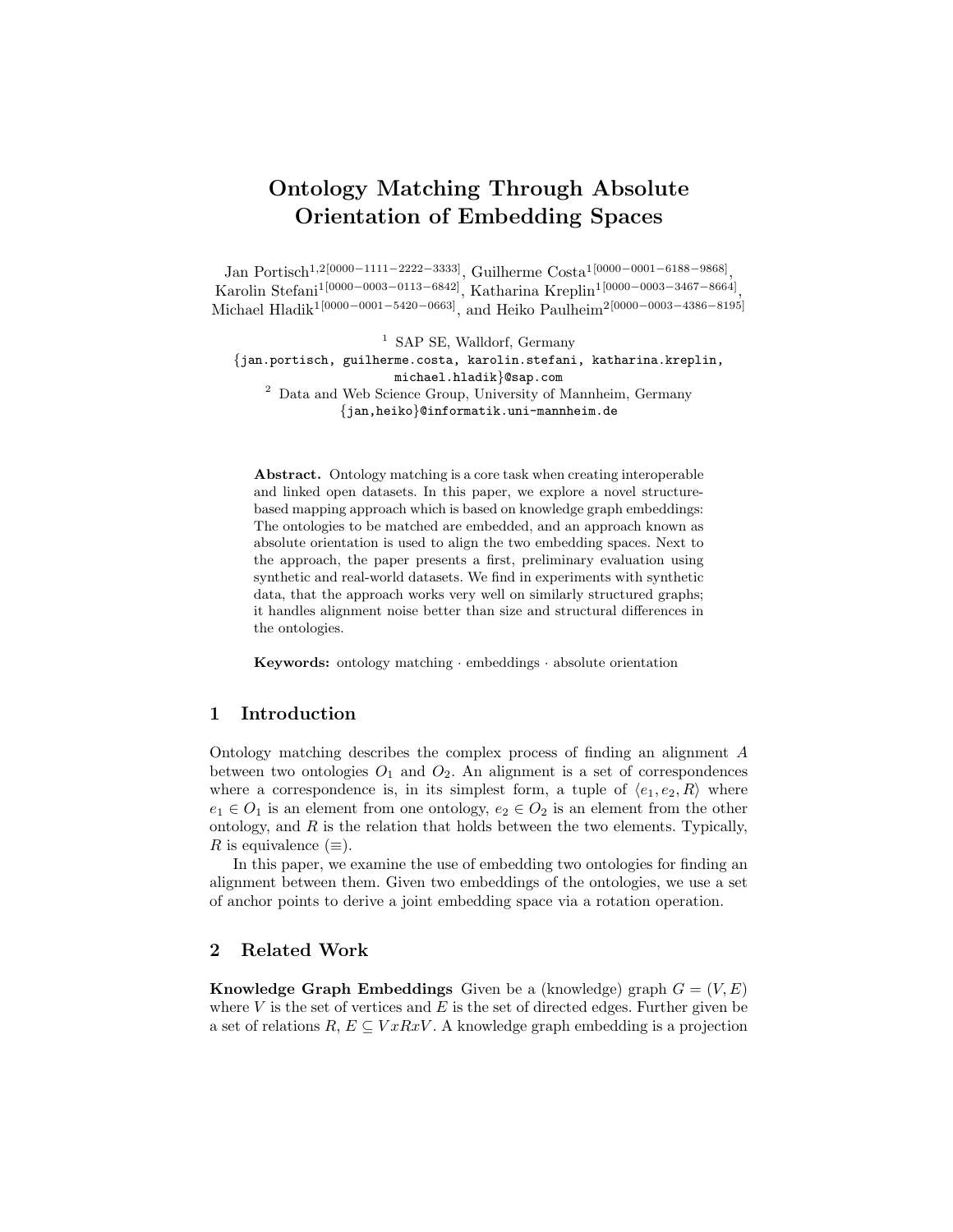2 J. Portisch et al.

 $E \cup R \to \mathbb{R}^{d}$ .<sup>[3](#page-1-0)</sup> In this paper, we use the RDF2vec approach, which generates multiple random walks per vertex  $v \in V$ . An RDF2vec sentence resembles a walk through the graph starting at a specified vertex  $v$ . Those random walks are fed into a *word2vec* algorithm, which treats the entities and relations as words and the random walks as sentences, and consequently outputs numeric vectors for entities and relations.

Absolute Orientation Multiple approaches exist for aligning embeddings. In this paper, the extension by Dev et al. [\[2\]](#page-4-0) of the *absolute orientation* approach is used. The approach showed good performance on multilingual word embeddings. The calculation of the rotation matrix is based on two vector sets  $A = \{a_1, a_2, ... a_n\}$  and  $B = \{b_1, b_2, ... b_n\}$  of the same size n where  $a_i, b_i \in \mathbb{R}^d$ . In a first step, the means  $\bar{a} = \frac{1}{n} \sum_{i=1}^{n} a_i$  and  $\bar{b} = \frac{1}{n} \sum_{i=1}^{n} b_i$  are calculated. Now,  $\bar{a}$  and  $\bar{b}$  can be used to center A and B:  $\hat{A} \leftarrow (A, \bar{a})$  and  $\hat{B} \leftarrow (B, \bar{b})$ . Given the sum of the outer products  $H = \sum_{i=1}^{n} \hat{b}_i \hat{a}_i^T$ , the singular value decomposition of H can be calculated:  $svd(H) = [U, S, V^T]$ . The rotation is  $R = UV^T$ . Lastly,  $\hat{B}$ can be rotated as follows:  $\overline{B} = \hat{B}R$ .

Matching with Embeddings Embedding-based matching approaches have gained traction recently, mostly using embeddings of the textual information contained in ontologies [\[7\]](#page-4-1). OntoConnect [\[1\]](#page-4-2), for example, uses fastText within a larger neural network to match ontologies; DOME [\[3\]](#page-4-3) exploits doc2vec; TOM [\[5\]](#page-4-4) and F-TOM [\[4\]](#page-4-5) use S-BERT. With the exception of ALOD2vec Matcher [\[8\]](#page-4-6), knowledge graph embeddings are rarely used. The work presented in this paper is different in that it does not rely on labels or an external knowledge graph. Instead, an embedding is learnt for the ontologies to be matched.

## 3 Approach

We first train two separate embedding spaces for the two ontologies to be matched (i.e.,  $O_1$  and  $O_2$ ). This is done in two independent RDF2vec training processes. In a second step, we then perform the absolute orientation operation to rotate one embedding space onto the other.

For the matching operation, we assign for each node in  $e \in O_1$  the closest node  $e \in O_2$  according to Euclidean distance.

#### 4 Experiments

For the experiments,  $jRDF2vec^4$  $jRDF2vec^4$  [\[6\]](#page-4-7) was used to obtain RDF2vec embeddings. We chose the following hyper parameter values:  $dimension = 100$ ,  $window = 6$ ,

<span id="page-1-0"></span><sup>3</sup> Variations of this formulations are possible, e.g., including different dimensions for the vector spaces of  $E$  and  $R$ , and/or using complex instead of real numbers.

<span id="page-1-1"></span> $^4$  see <https://github.com/dwslab/jRDF2Vec>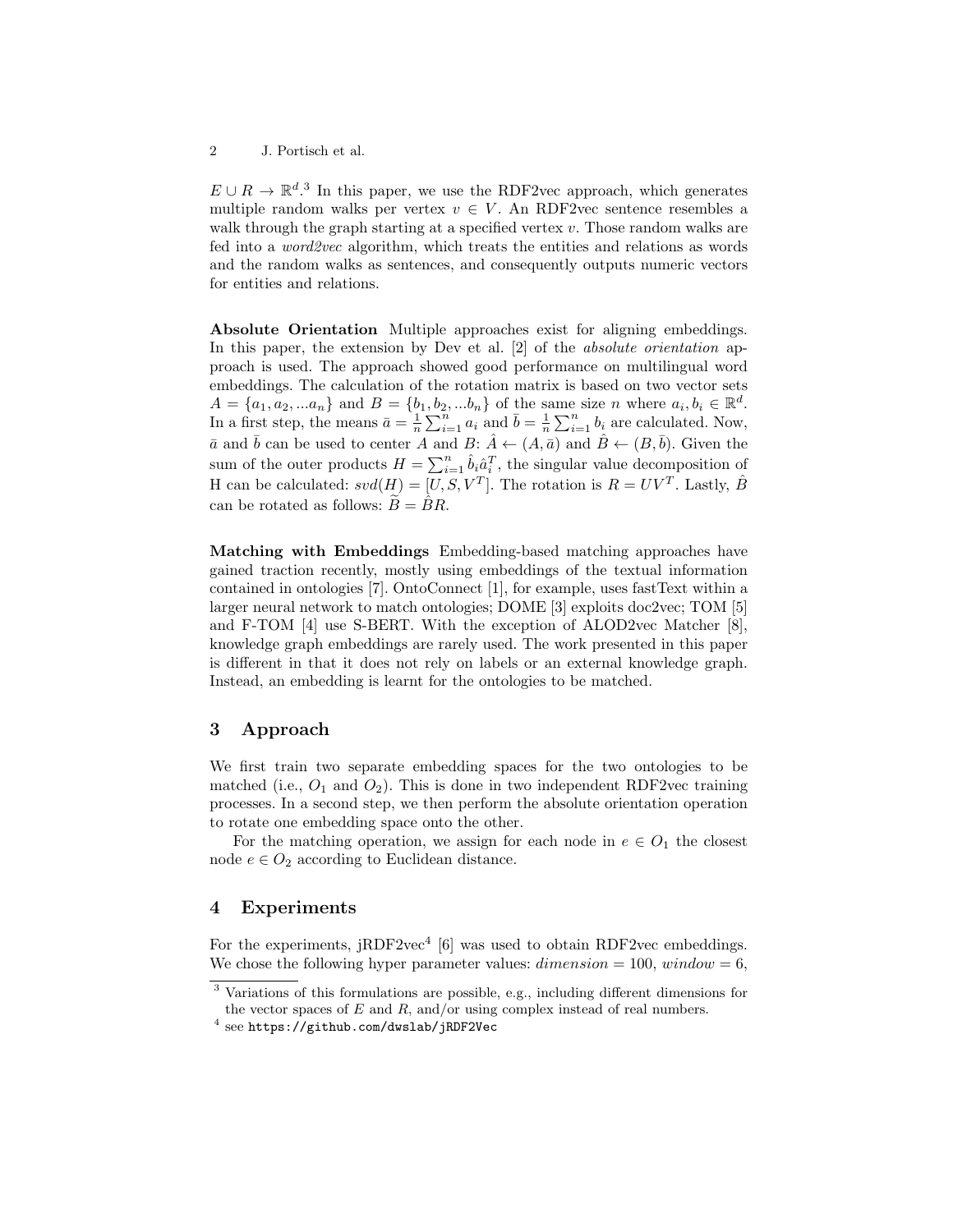

Fig. 1: High-level overview of the absolute orientation approach.

 $depth = 6$ , walks = 150. The code together with the complete set of figures and results is available online.<sup>[5](#page-2-0)</sup>

#### 4.1 Synthetic Experiments

In a first step, we perform sandbox experiments on synthetic data. We generate a graph G with 2,500 nodes V. For each node  $v \in V$ , we draw a random d number using a Poisson distribution  $f(k; \lambda) = \frac{\lambda^k e^{-\lambda}}{k!}$  with  $\lambda = 4$ . We then randomly draw d nodes from  $V \setminus v$  and add the edge between v and the drawn node to G. We duplicate G as G' and generate an alignment A where each  $v \in V$  is mapped to its copy  $v' \in V'$ . We define the matching task such that G and G' shall be matched. The rotation is performed with a fraction  $\alpha$  from A, referred to as the anchor alignment  $A'$ . In all experiments, we vary  $\alpha$  between 0.2 and 0.8 in steps of size 0.2.

Training Size In order to test the stability of the performed rotation, also referred to herein as training, we evaluate varying values for  $\alpha$ . Each experiment is repeated 5 times to account for statistical variance. The matching precision is computed for each experiment on the training dataset  $A'$  and on the testing dataset  $A \setminus A'$ . The split between the training and the testing datasets is determined by  $\alpha$ . We found that the model is able to map the entire graphs regardless of the size of the training set  $A'$  (each run achieved a precision of 100%).

<span id="page-2-0"></span> $^5$  see <https://github.com/guilhermesfc/ontology-matching-absolute-orientation>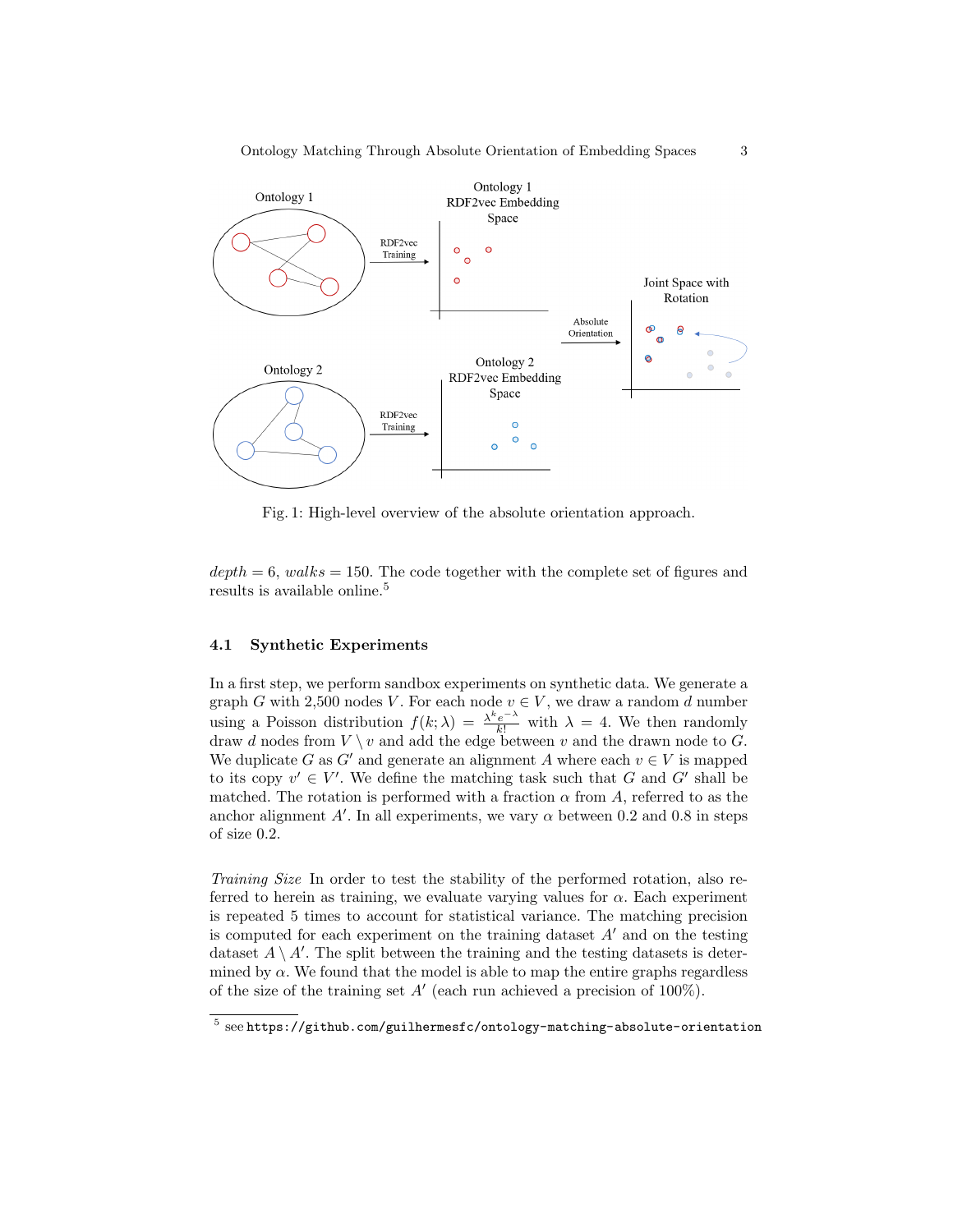4 J. Portisch et al.

Alignment Noise In order to test the stability in terms of noise in the anchor alignment A′ , we distort a share of the training correspondences by randomly matching other than the correct nodes. We vary this level of alignment noise between 0 (no noise introduced) and 0.9 (90% of the alignments are randomly matched) in steps of size 0.1. Figure [2](#page-3-0) (left) shows the performance with  $\alpha = 0.2$ . We observe that the test performance declines with an increasing amount of noise. Interestingly, this relation is not linear. It is visible in Figure [2](#page-3-0) (left) that the approach can handle 40% of noise before dropping significantly in terms of test performance.

Graph Heterogeneity In order to test the stability in terms of graph heterogeneity, we randomly remove triples from the target graph G′ after setting up the alignment between the source graph  $G$  and the target graph  $G'$ . We vary the fraction of randomly removed triples in  $G'$  between 0 (no triples removed) and 0.9 (90% of the triples removed) in steps of size 0.1. In Figure [2](#page-3-0) (right) it can be observed that with a size deviation of 30%, the performance starts to drop rapidly. Comparing the two plots in the figure, it can be seen that the approach handles noise significantly better than size and structure deviations in graphs.

<span id="page-3-0"></span>

Fig. 2: The effect of distortions. (1) alignment noise (left) and (2) size differences (right). Graphs are given for  $\alpha = 0.2$ .

#### 4.2 Experiments on Real Data

We also test our approach on the OAEI<sup>[6](#page-3-1)</sup> multifarm dataset. Here, multilingual ontologies from the conference domain have to be matched. Since the absolute orientation approach does not use textual data, we only evaluate the German-English test case. This is sufficient because the other language combinations of the multifarm dataset use structurally identical graphs. With a sampling rate

<span id="page-3-1"></span><sup>6</sup> The Ontology Alignment Evaluation Initiative (OAEI) provides reference alignments and carries out yearly evaluation campaigns since 2004. For more information, see <http://oaei.ontologymatching.org/>